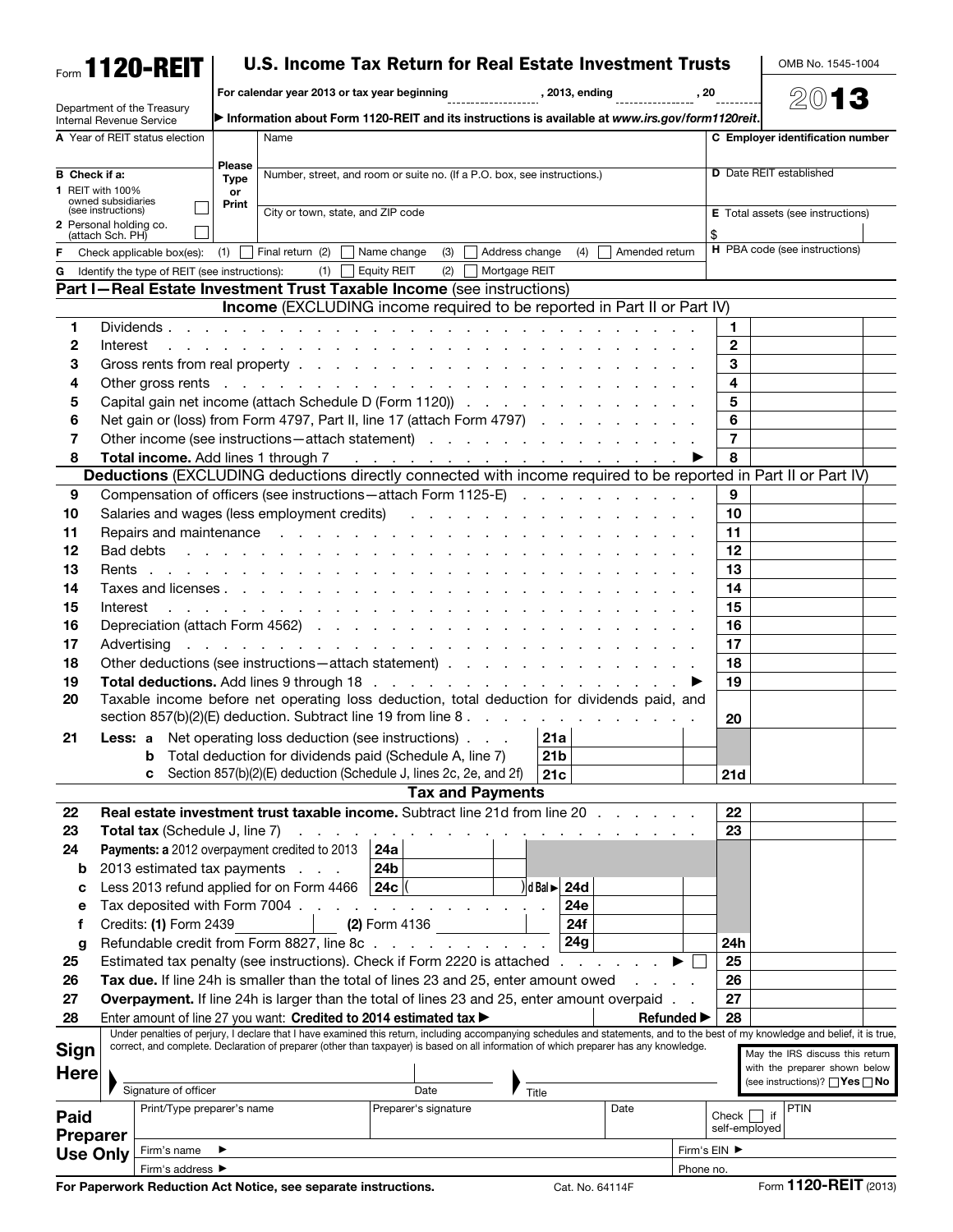$\overline{\phantom{a}}$ 

## Part II-Tax on Net Income From Foreclosure Property (Section 856(e)) (see instructions)

|             | Net gain or (loss) from the sale or other disposition of foreclosure property described in section               |                        |  |
|-------------|------------------------------------------------------------------------------------------------------------------|------------------------|--|
|             | $1221(a)(1)$ (attach statement) $\cdots$ $\cdots$ $\cdots$ $\cdots$ $\cdots$ $\cdots$ $\cdots$ $\cdots$ $\cdots$ |                        |  |
| $2^{\circ}$ | Gross income from foreclosure property (see instructions - attach statement)                                     | -2                     |  |
| 3           | Total income from foreclosure property. Add lines 1 and 2.                                                       | -3                     |  |
| 4           | Deductions directly connected with the production of income shown on line 3 (attach statement)                   | $\boldsymbol{\Lambda}$ |  |
|             | 5 Net income from foreclosure property. Subtract line 4 from line 3                                              | 5                      |  |
| 6           | Tax on net income from foreclosure property. Multiply line 5 by 35%. Enter here and on                           |                        |  |
|             |                                                                                                                  | -6                     |  |

## Part III—Tax for Failure To Meet Certain Source-of-Income Requirements (Section 857(b)(5)) (see instructions)

| 1a  | Enter total income from Part I, line 8                                                                                                                                                                                         | 1a             |  |                 |  |
|-----|--------------------------------------------------------------------------------------------------------------------------------------------------------------------------------------------------------------------------------|----------------|--|-----------------|--|
| b   | Enter total income from foreclosure property from Part II, line 3.                                                                                                                                                             | 1b             |  |                 |  |
| c   | Total. Add lines 1a and 1b $\cdots$ $\cdots$ $\cdots$ $\cdots$ $\cdots$ $\cdots$ $\cdots$                                                                                                                                      |                |  | 1c              |  |
| 2a  | Enter income from hedging transactions referred to in section                                                                                                                                                                  |                |  |                 |  |
|     | $856(c)(5)(G)$                                                                                                                                                                                                                 | 2a             |  |                 |  |
| b   | Subtract line 2a from line 1c                                                                                                                                                                                                  | 2 <sub>b</sub> |  |                 |  |
| C   |                                                                                                                                                                                                                                |                |  | 2c              |  |
| 3   | Enter income on line 1c from sources referred to in section $856(c)(2)$                                                                                                                                                        |                |  | 3               |  |
| 4   |                                                                                                                                                                                                                                |                |  | 4               |  |
| 5   |                                                                                                                                                                                                                                |                |  | 5               |  |
| 6   | Enter income on line 1c from sources referred to in section $856(c)(3)$                                                                                                                                                        |                |  | 6               |  |
|     | Subtract line 6 from line 5. (If zero or less, enter -0-.)                                                                                                                                                                     |                |  | $\overline{7}$  |  |
| 8   | Enter the greater of line 4 or line 7. (If line 8 is zero, do not complete the rest of Part III.)                                                                                                                              |                |  | 8               |  |
| 9   | Enter the amount from Part I, line $20 \ldots$ , $\ldots$ , $\ldots$ , $\ldots$ , $\ldots$ , $\ldots$ , $\ldots$ , $\ldots$                                                                                                    |                |  | 9               |  |
| 10  | Enter the net capital gain from Schedule D (Form 1120), line 17                                                                                                                                                                |                |  | 10              |  |
| 11  |                                                                                                                                                                                                                                |                |  | 11              |  |
| 12a | Enter total income from Part I, line 8 and a contract to the state of the B                                                                                                                                                    | 12a            |  |                 |  |
| b   | Enter the net short-term capital gain from Schedule D (Form 1120),                                                                                                                                                             |                |  |                 |  |
|     | line 7. (If line 7 is a loss, enter -0-.) $\ldots$ $\ldots$ $\ldots$ $\ldots$                                                                                                                                                  | 12b            |  |                 |  |
| C   | Add lines 12a and 12b (a) and a contract the contract of the contract of the contract of the contract of the contract of the contract of the contract of the contract of the contract of the contract of the contract of the c |                |  | 12 <sub>c</sub> |  |
| 13  |                                                                                                                                                                                                                                | 13             |  |                 |  |
| 14  |                                                                                                                                                                                                                                | 14             |  |                 |  |
| 15  | Divide line 11 by line 14. Carry the result to five decimal places                                                                                                                                                             | 15             |  |                 |  |
| 16  | Section 857(b)(5) tax. Multiply line 8 by line 15. Enter here and on Schedule J, line 2c                                                                                                                                       | 16             |  |                 |  |

## Part IV—Tax on Net Income From Prohibited Transactions (see instructions)

|   | Gain from sale or other disposition of section 1221(a)(1) property (other than foreclosure                                                                                                                                                                               |              |  |
|---|--------------------------------------------------------------------------------------------------------------------------------------------------------------------------------------------------------------------------------------------------------------------------|--------------|--|
|   |                                                                                                                                                                                                                                                                          |              |  |
| 2 | Deductions directly connected with the production of income shown on line 1                                                                                                                                                                                              | $\mathbf{2}$ |  |
| з | <b>Tax on net income from prohibited transactions.</b> Subtract line 2 from line 1. Enter here and                                                                                                                                                                       |              |  |
|   | on Schedule J, line 2d run and a series and a series and a series of the series of the series of the series of $\sim$                                                                                                                                                    | 3            |  |
|   | <b>Schedule A</b> Deduction for Dividends Paid (see instructions)                                                                                                                                                                                                        |              |  |
|   | Dividends paid (other than dividends paid after the end of the tax year). Do not include dividends<br>considered paid in the preceding tax year under section 857(b)(9) or 858(a), or deficiency                                                                         | 1.           |  |
| 2 | Dividends paid in the 12-month period following the close of the tax year under a section<br>858(a) election to treat the dividends as paid during the tax year                                                                                                          | 2            |  |
| 3 | Dividends declared in October, November, or December deemed paid on December 31 under<br>section 857(b)(9) $\cdots$ $\cdots$ $\cdots$ $\cdots$ $\cdots$ $\cdots$ $\cdots$ $\cdots$ $\cdots$ $\cdots$ $\cdots$ $\cdots$                                                   | 3            |  |
| 4 |                                                                                                                                                                                                                                                                          | 4            |  |
| 5 |                                                                                                                                                                                                                                                                          | 5            |  |
| 6 |                                                                                                                                                                                                                                                                          | 6            |  |
|   | Total deduction for dividends paid. If there is net income from foreclosure property on Part II,<br>line 5, see instructions for limitation on the deduction for dividends paid. Otherwise, enter the<br>total dividends paid from line 6 here and on line 21b of page 1 | 7            |  |

Form 1120-REIT (2013)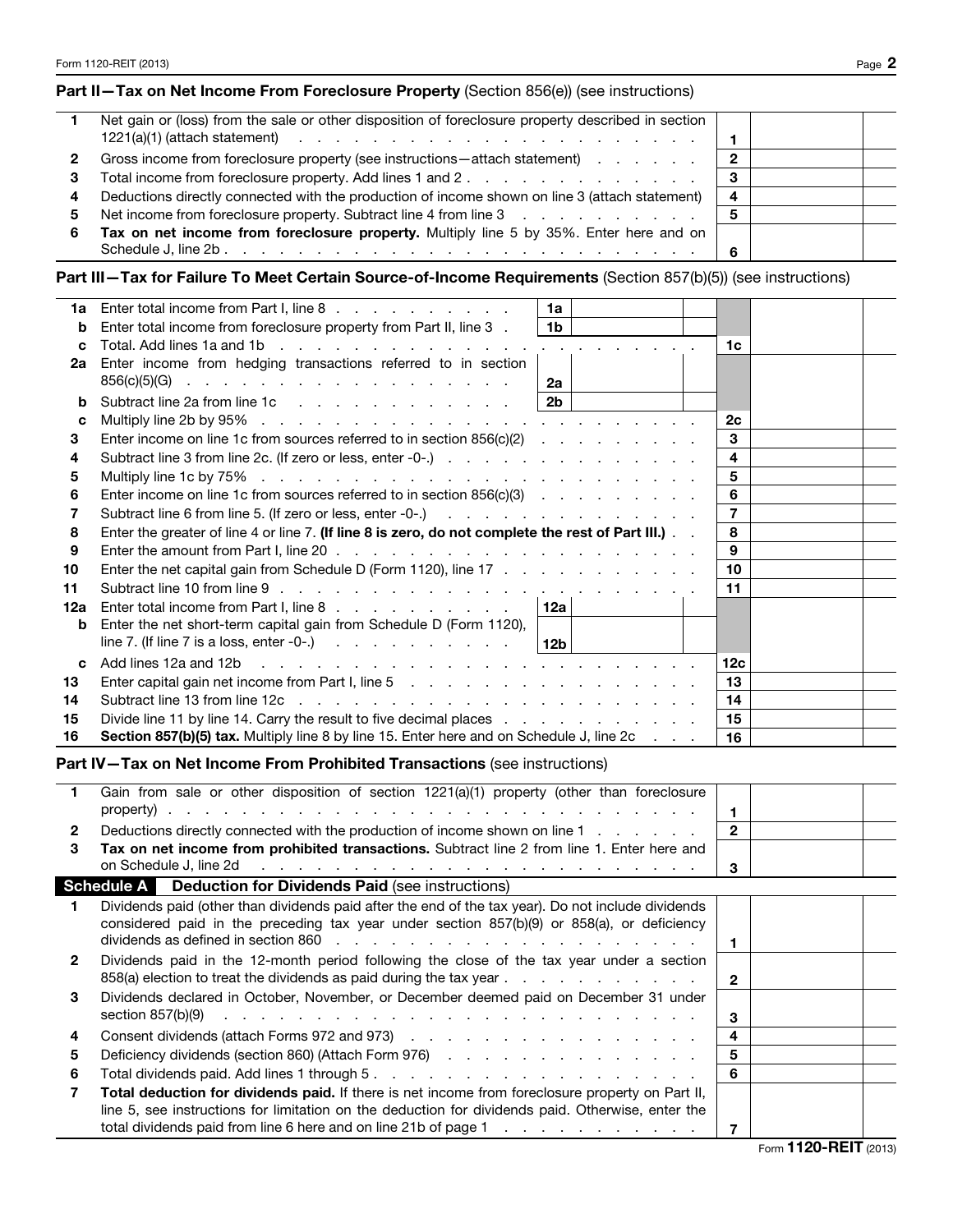|    | Form 1120-REIT (2013)                                                                                  |        |   |                                                                                                      |                |         | Page $3$ |
|----|--------------------------------------------------------------------------------------------------------|--------|---|------------------------------------------------------------------------------------------------------|----------------|---------|----------|
|    | <b>Schedule J</b> Tax Computation (see instructions)                                                   |        |   |                                                                                                      |                |         |          |
| 1. | Check if the REIT is a member of a controlled group (attach Schedule O (Form 1120)) ▶                  |        |   | $\perp$                                                                                              |                |         |          |
|    | Important: Members of a controlled group, see instructions.                                            |        |   |                                                                                                      |                |         |          |
| 2a | Tax on REIT taxable income                                                                             |        |   | 2a                                                                                                   |                |         |          |
| b  | Tax from Part II, line 6.                                                                              |        |   | 2b                                                                                                   |                |         |          |
| c  | Tax from Part III, line 16                                                                             |        |   | 2c                                                                                                   |                |         |          |
| d  | Tax from Part IV, line 3                                                                               |        |   | 2d                                                                                                   |                |         |          |
| е  | Tax imposed under section 857(b)(7)(A) (see instructions)                                              |        |   | 2e                                                                                                   |                |         |          |
| f  | Tax imposed under sections $\Box$ 856(c)(7) and $\Box$ 856(g)(5)                                       |        |   | 2f                                                                                                   |                |         |          |
| g  | Alternative minimum tax (attach Form 4626)                                                             |        |   | 2g                                                                                                   |                |         |          |
| h  | Income tax. Add lines 2a through 2g.                                                                   |        |   | the contract of the contract of<br>$\sim 100$ km s $^{-1}$                                           | <u>2h</u>      |         |          |
| За | Foreign tax credit (attach Form 1118)                                                                  |        |   | 3a                                                                                                   |                |         |          |
| b  | Credit from Form 8834, line 7 (attach Form 8834)                                                       |        |   | 3b                                                                                                   |                |         |          |
| c  | General business credit (attach Form 3800)                                                             |        |   | 3 <sub>c</sub>                                                                                       |                |         |          |
| d  | Other credits (attach statement-see instructions)                                                      |        |   | 3d                                                                                                   |                |         |          |
| e  |                                                                                                        |        |   |                                                                                                      | Зе             |         |          |
| 4  | Subtract line 3e from line 2h                                                                          |        |   |                                                                                                      | 4              |         |          |
| 5  | Personal holding company tax (attach Schedule PH (Form 1120))                                          |        |   |                                                                                                      | 5              |         |          |
| 6  | Other taxes. Check if from: □ Form 4255 □ Form 8611 □ Other (attach statement)                         |        |   |                                                                                                      | 6              |         |          |
| 7  | Total tax. Add lines 4 through 6. Enter here and on line 23, page 1                                    |        |   |                                                                                                      | $\overline{7}$ |         |          |
|    | <b>Schedule K</b> Other Information (see instructions)                                                 |        |   |                                                                                                      |                |         |          |
| 1. | Check method of accounting:                                                                            | Yes No | 5 | At any time during the tax year, did one foreign                                                     |                |         | Yes No   |
| a  | Cash<br>$\Box$                                                                                         |        |   | person own, directly or indirectly, at least 25% of:                                                 |                |         |          |
| b  | Accrual<br>П                                                                                           |        |   | (a) the total voting power of all classes of stock of                                                |                |         |          |
| C  |                                                                                                        |        |   | the REIT entitled to vote, or (b) the total value of all                                             |                |         |          |
| 2  | At the end of the tax year, did the REIT own,                                                          |        |   | classes of stock of the REIT? If "Yes," enter:                                                       |                |         |          |
|    | directly or indirectly, 50% or more of the voting                                                      |        | a |                                                                                                      |                |         |          |
|    | stock of a domestic corporation? (For rules of                                                         |        | b | Owner's country $\blacktriangleright$                                                                |                |         |          |
|    | attribution, see section $267(c)$ . $\ldots$ $\ldots$                                                  |        |   |                                                                                                      |                |         |          |
|    | If "Yes," attach a statement showing: (a) name                                                         |        | C | The REIT may have to file Form 5472. Enter number                                                    |                |         |          |
|    | and employer identification number (EIN),                                                              |        |   | of Forms 5472 attached ▶                                                                             |                |         |          |
|    | (b) percentage owned, and (c) taxable income or                                                        |        |   |                                                                                                      |                |         |          |
|    | (loss) before NOL and special deductions of such<br>corporation for the tax year ending with or within |        | 6 | During this tax year, did the REIT pay dividends<br>(other than stock dividends and distributions in |                |         |          |
|    | your tax year.                                                                                         |        |   | exchange for stock) in excess of the REIT's current                                                  |                |         |          |
| З  | Is the REIT a subsidiary in a parent-subsidiary                                                        |        |   | and accumulated earnings and profits? (See                                                           |                |         |          |
|    | controlled group?                                                                                      |        |   | sections 301 and 316.) $\ldots$ $\ldots$ $\ldots$                                                    |                |         |          |
|    | If "Yes," enter the name and EIN of the parent                                                         |        |   | If "Yes," file Form 5452.                                                                            |                |         |          |
|    | corporation $\blacktriangleright$                                                                      |        |   |                                                                                                      |                |         |          |
|    |                                                                                                        |        | 7 | Check this box if the REIT issued publicly offered                                                   |                |         |          |
|    |                                                                                                        |        |   | debt instruments with original issue discount ▶                                                      |                | $\perp$ |          |
|    |                                                                                                        |        |   |                                                                                                      |                |         |          |
| 4  | At the end of the tax year, did any individual,                                                        |        |   |                                                                                                      |                |         |          |
|    | partnership, corporation, estate, or trust own,                                                        |        |   | If so, the REIT may have to file Form 8281.                                                          |                |         |          |
|    | directly or indirectly, 50% or more of the REIT's                                                      |        |   |                                                                                                      |                |         |          |
|    | voting stock? (For rules of attribution, see section                                                   |        | 8 | Enter the amount of tax-exempt interest received or accrued                                          |                |         |          |
|    | 856(h).)<br>and the contract of the contract of the                                                    |        |   | during the tax year<br>$\boldsymbol{\mathsf{s}}$                                                     |                |         |          |
|    | If "Yes," attach a statement showing name and                                                          |        |   |                                                                                                      |                |         |          |
|    | identifying number.<br>(Do<br>not include<br>any                                                       |        | 9 | Enter the available NOL carryover from prior tax                                                     |                |         |          |
|    | information already entered in 3 above.) Enter                                                         |        |   | years. (Do not reduce it by any deduction on line                                                    |                |         |          |
|    | percentage owned ▶                                                                                     |        |   | 21a, page 1.)<br>▶<br>$\sqrt[6]{\frac{1}{2}}$                                                        |                |         |          |

Form 1120-REIT (2013)